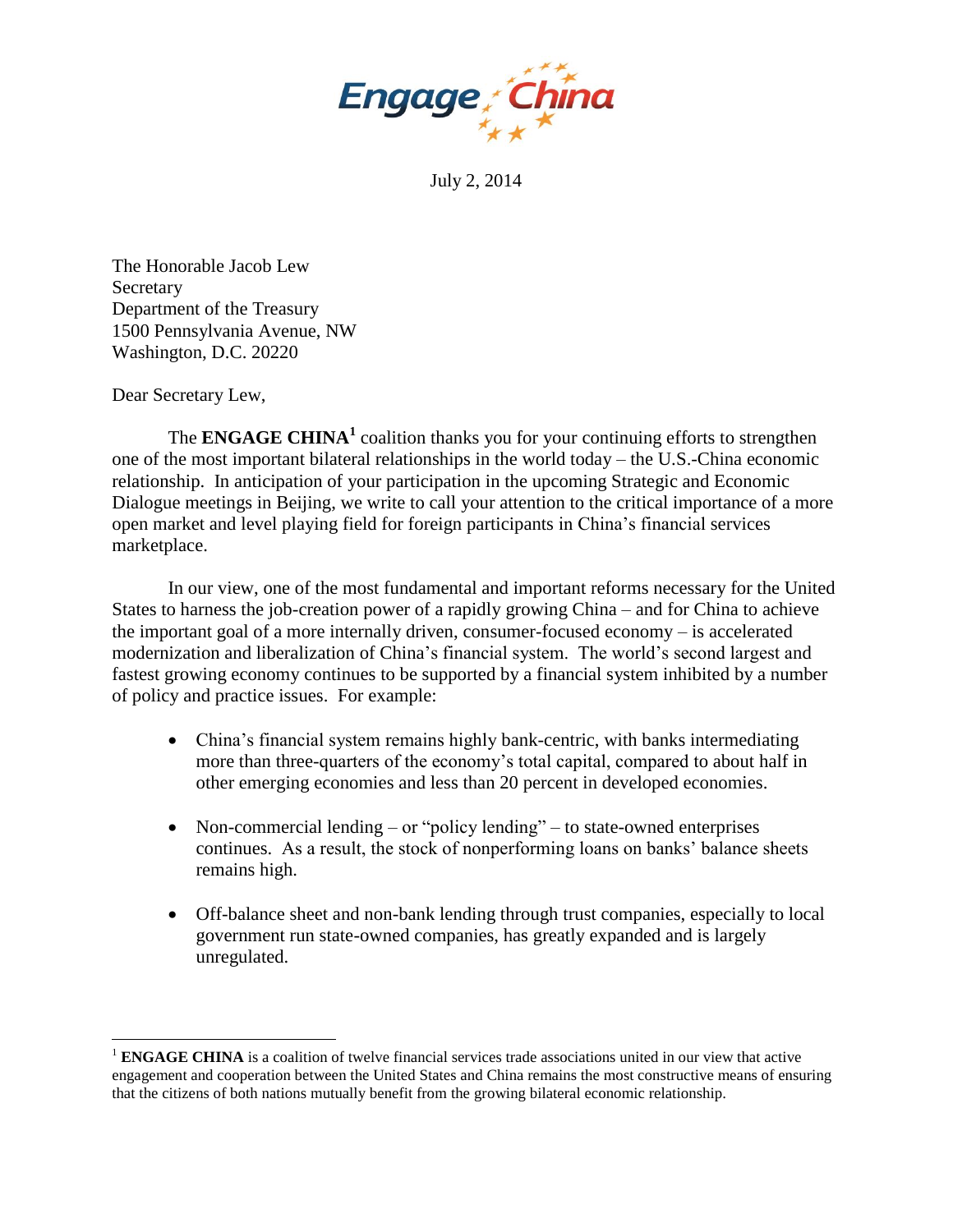- China's banks remain undercapitalized compared to western counterparts and lending practices, risk management techniques, new product development, internal controls, and corporate governance practices remain problematic.
- Supervision and regulation of the financial sector remains opaque and is applied inconsistently.
- China's equity market, the world's sixth largest by total capitalization, is also one of the most restrictive in terms of foreign participation. Foreign investors currently hold only about 1.5 percent of China's domestic share market and can only invest in Chinese companies through funds managed by brokerage firms, banks, and other financial institutions.
- Despite significant growth since 2008 and especially more recently, China's bond market remains comparatively small and underdeveloped. The big five state-owned banks hold over 60 percent of all outstanding bonds, other state-owned entities hold another 30 percent, and 95 percent of all corporate issuers are state-owned enterprises.
- Low penetration of insurance and pension products creates unmitigated risks and undermines investment and family security, which in turn creates unproductive precautionary savings. Currently less than 0.1 percent of Chinese long term assets are in any formal pension plan such as the Enterprise Annuity and/or Group Annuity. There are currently no tax incentives either to the employee or the employer to encourage participation in any defined contribution pension program.

More fully developed capital markets would provide healthy competition to Chinese banks and facilitate the development and growth of alternative retail savings products such as mutual funds, pensions, and life insurance products. And by broadening the range of funding alternatives for emerging companies, more developed capital markets would greatly enhance the flexibility and, therefore, the stability of the Chinese economy.

The fastest way for any developing economy to acquire the modern financial sector it needs is to allow foreign financial institutions to establish in-country operations though the establishment of branches and wholly-owned subsidiaries, partnerships with domestic institutions, and cross-border mergers and acquisitions. U.S. financial institutions can share with China their extensive expertise and best practices with regard to products and services, credit analysis, risk management, internal controls, and corporate governance.

The U.S. financial services industry is encouraged by recent statements by China's senior leadership regarding its commitment to continued reform and modernization of China's financial system. We look forward to working with your Administration to ensure further progress on issues such as: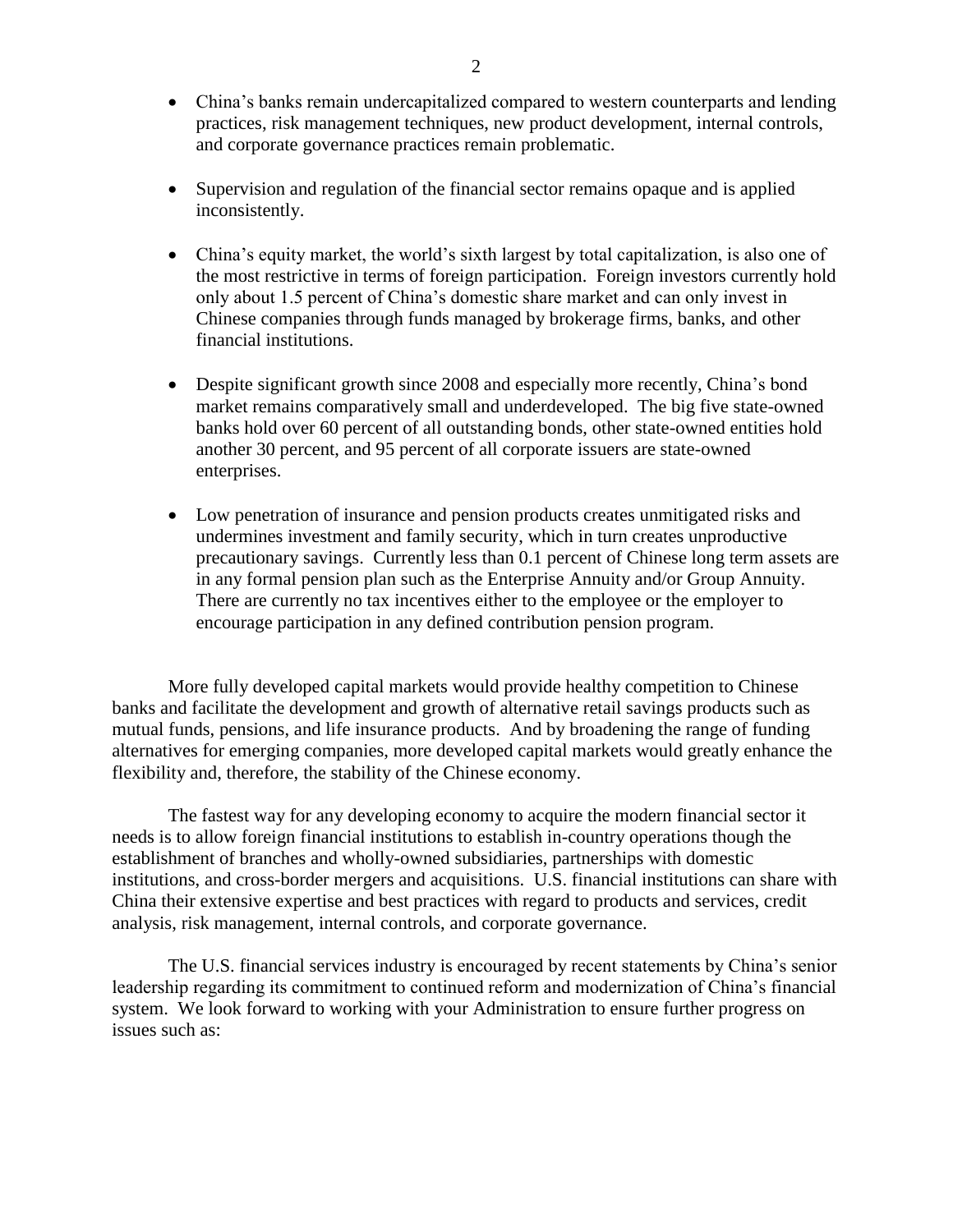- The critical importance of open commercial banking, securities, futures, insurance, pension, and asset management markets to promoting the services- and consumptionled economic growth that China's leaders seek;
- The clear benefits to China of increased market access for foreign financial services firms – including allowing full ownership of banking, securities, futures, insurance, and other financial companies – and the introduction of broad financial sector expertise, technology, and best practices;
- The negotiation of a high-standard U.S.-China Bilateral Investment Treaty that creates certainty and open markets for investors in both markets;
- Furthering China's commitments to non-discriminatory treatment with regard to licensing, corporate form, and permitted products and services – for example, China should issue reports in advance of the annual S&ED meetings regarding applications and approvals of domestic and foreign-invested insurance providers for concurrent branch licensing;
- Non-discriminatory national treatment with regard to regulation and supervision for example, U.S. insurance firms should enjoy the same opportunities with regard to Internet distribution of products and services that Chinese companies already enjoy;
- Regulatory and procedural transparency; and,
- Further increasing institutional investors' participation in China's capital markets by expanding the Qualified Foreign Institutional Investor (QFII) and Qualified Domestic Institutional Investor (QDII) programs.

By providing financial products and services that help China's citizens and businesses invest, insure against risk, provide for retirement, raise standards of living, and consume at higher levels, foreign financial institutions – including U.S. providers – would help China develop an economy that is less dependent on exports, more consumption-driven and, therefore, more stable and sustainable over the long-term.

Again, thank you for your continued work to strengthen the relationship between the United States and China. The **ENGAGE CHINA** coalition looks forward to working with you to ensure that American citizens, manufacturers, farmers, and services providers benefit from the increasingly important U.S.-China relationship.

Respectfully,

**The Engage China Coalition:** 

American Bankers Association American Council of Life Insurers American Insurance Association BAFT